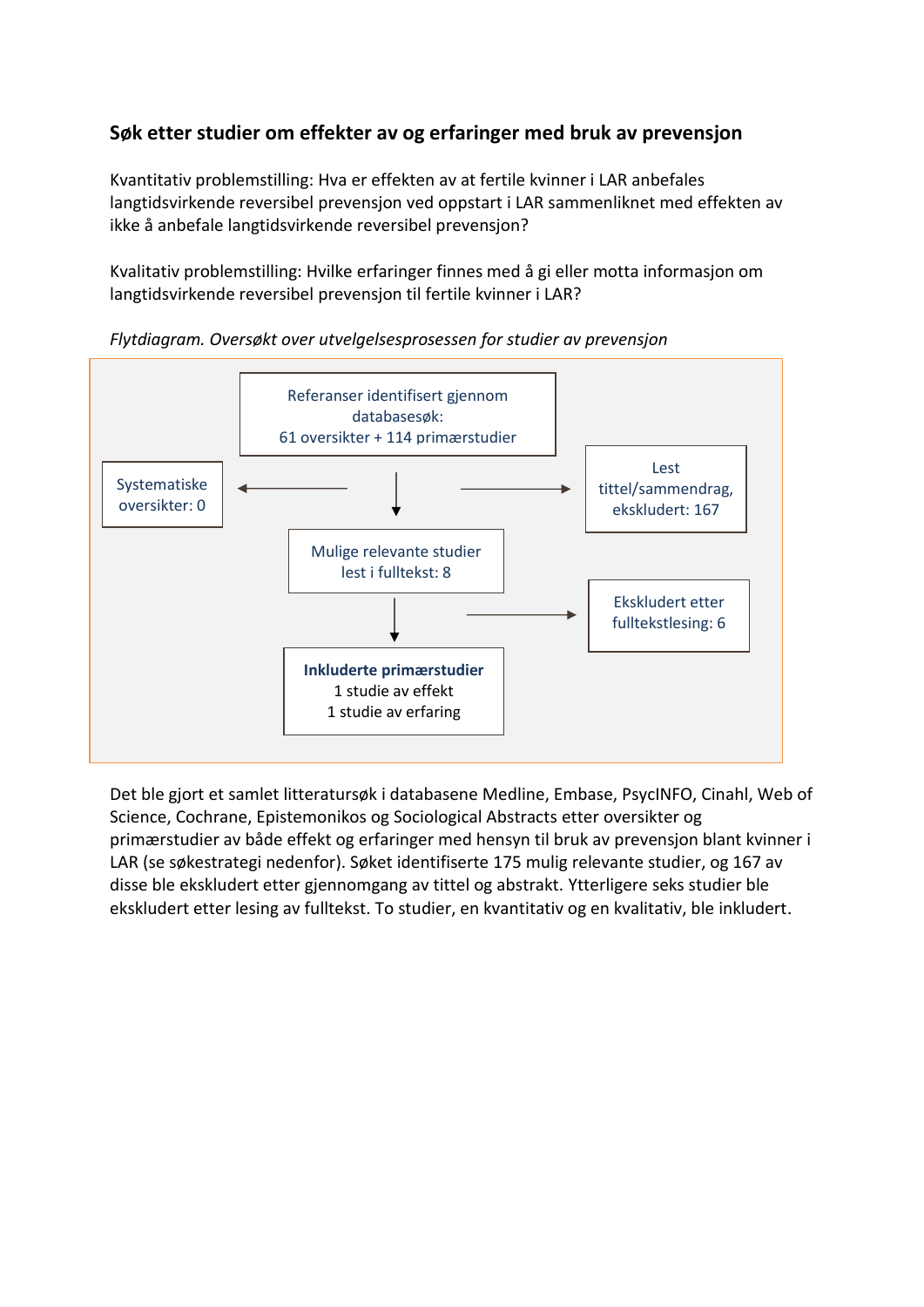# Litteratursøk fra Bibliotek for helseforvaltningen

Dokumentasjon av søkestrategi

#### **Langtidsvirkende reversibel prevensjon i LAR**

## **Pico-skjema:**

| Hva er spørsmålet som litteratursøket er ment å                                                                                                                                                               | Spørsmålet i PICO format       |                                              |                   |        |
|---------------------------------------------------------------------------------------------------------------------------------------------------------------------------------------------------------------|--------------------------------|----------------------------------------------|-------------------|--------|
| besvare?                                                                                                                                                                                                      | <b>Populasion</b><br>(pasient) | Intervension<br>(tiltak)                     | Sammenligni<br>ng | Utfall |
| Hya er effekten av at fertile kvinner i LAR anbefales<br>langtidsvirkende reversible prevension ved oppstart<br>i LAR sammenlignet med effekten av å ikke<br>anbefale langtidsvirkende reversibel prevension? | Kvinner i<br>LAR               | Langtidsvirkende<br>reversibel<br>prevension |                   |        |
| Hva slags erfaringer finnes med å gi eller motta<br>informasjon om langtidsvirkende reversible<br>prevension til fertile kvinner i LAR?                                                                       |                                |                                              |                   |        |

## **Database:** Ovid MEDLINE(R) Epub Ahead of Print, In-Process & Other Non-Indexed Citations, Ovid MEDLINE(R) Daily, Ovid MEDLINE and Versions(R) <1946 to April 18 2018>

|                                                                                                                                                                                                                                                                                                                                                                                                                                                                                                                                                                                                                                                                                                                                                        | Database:                                                                                                                                                                | Ovid MEDLINE(R) Epub Ahead of Print, In-Process & Other Non-Indexed Citations, Ovid<br>MEDLINE(R) Daily, Ovid MEDLINE and Versions(R) <1946 to April 18 2018> |        |
|--------------------------------------------------------------------------------------------------------------------------------------------------------------------------------------------------------------------------------------------------------------------------------------------------------------------------------------------------------------------------------------------------------------------------------------------------------------------------------------------------------------------------------------------------------------------------------------------------------------------------------------------------------------------------------------------------------------------------------------------------------|--------------------------------------------------------------------------------------------------------------------------------------------------------------------------|---------------------------------------------------------------------------------------------------------------------------------------------------------------|--------|
| Dato:                                                                                                                                                                                                                                                                                                                                                                                                                                                                                                                                                                                                                                                                                                                                                  | <b>Antall treff:</b>                                                                                                                                                     | 24.04.2018<br>62 (16 systematiske oversikter, 46 primærstudier)                                                                                               |        |
| $\mathbf{1}$                                                                                                                                                                                                                                                                                                                                                                                                                                                                                                                                                                                                                                                                                                                                           |                                                                                                                                                                          | Opiate Substitution Treatment/ or buprenorphine/ or Buprenorphine, Naloxone Drug<br>Combination/ or methadone/                                                | 15490  |
| $\overline{2}$                                                                                                                                                                                                                                                                                                                                                                                                                                                                                                                                                                                                                                                                                                                                         | (((maintenance or replacement or substitution or agonist or Medicationassisted or "Medication<br>assisted") adj1 (treatment? or therap*)) and (opioid or opiate)).tw,kf. |                                                                                                                                                               | 3420   |
| (buprenorphin* or buprenorfin* or Buprenex or Prefin? or Subutex or Temgesic or Buprex or<br>"6029 M" or 6029M or RX6029M or "RX 6029 M" or "RX6029 M" or "RX 6029M" or anorfin? or<br>belbuca or buprin? or butrans or "cl 112 302" or "cl 112302" or "cl112 302" or cl112302 or<br>3<br>finibron? or lepetan or "nih 8805" or nih 8805 or norphin? or norfin? or pentorel or transtec or<br>"um 952" or um952 or "bunavail" or "suboxone" or "zubsolv" or naloxonebuprenor*).tw,kf.                                                                                                                                                                                                                                                                  |                                                                                                                                                                          |                                                                                                                                                               | 5799   |
| (methadon* or Biodon? or Dolophin? or Metadol or Symoron or Methadose or Methex or<br>Phenadon? or Physepton? or Phymetor or Phymet or Amidon? or Methaddict or adanon or<br>algidon? or algolysin? or algoxale or althose or amidosan? or "an 148" or an148 or anadon or<br>butalgin? or deamin? or depridol? or diaminon? or dianon? or dolafin? or dolamid or doleson? or<br>$\overline{4}$<br>dolmed or dorex or dorexol? or eptadon? or fenadon? or gobbidon? or heptadon? or heptanon?<br>or "hoe 10820" or hoe10820 or ketalgin or mecodin or mepecton? or mephenon? or metadon* or<br>metasedin? or methaforte mix or miadon? or moheptan or pallidon? or polamidon? or polamivet<br>or polamivit or sinalgin or westadon? or methenex).tw,kf. |                                                                                                                                                                          | 14538                                                                                                                                                         |        |
| 5                                                                                                                                                                                                                                                                                                                                                                                                                                                                                                                                                                                                                                                                                                                                                      | $1$ or 2 or 3 or 4                                                                                                                                                       |                                                                                                                                                               | 22964  |
| 6                                                                                                                                                                                                                                                                                                                                                                                                                                                                                                                                                                                                                                                                                                                                                      |                                                                                                                                                                          | contraception/ or long-acting reversible contraception/ or Intrauterine Devices/                                                                              | 24969  |
| $\overline{7}$                                                                                                                                                                                                                                                                                                                                                                                                                                                                                                                                                                                                                                                                                                                                         |                                                                                                                                                                          | ("birth Control*" or contraception* or contraceptive* or "intrauterine device*" or LARC or LARCs<br>or IUCD or IUCDs or IUD or IUDs or coil?).tw,kf.          | 120538 |
| 8                                                                                                                                                                                                                                                                                                                                                                                                                                                                                                                                                                                                                                                                                                                                                      | 6 or 7                                                                                                                                                                   |                                                                                                                                                               | 125837 |
| 9                                                                                                                                                                                                                                                                                                                                                                                                                                                                                                                                                                                                                                                                                                                                                      | 5 and 8                                                                                                                                                                  |                                                                                                                                                               | 63     |
|                                                                                                                                                                                                                                                                                                                                                                                                                                                                                                                                                                                                                                                                                                                                                        |                                                                                                                                                                          | 10 limit 9 to (danish or english or multilingual or norwegian or swedish)                                                                                     | 62     |
|                                                                                                                                                                                                                                                                                                                                                                                                                                                                                                                                                                                                                                                                                                                                                        |                                                                                                                                                                          |                                                                                                                                                               |        |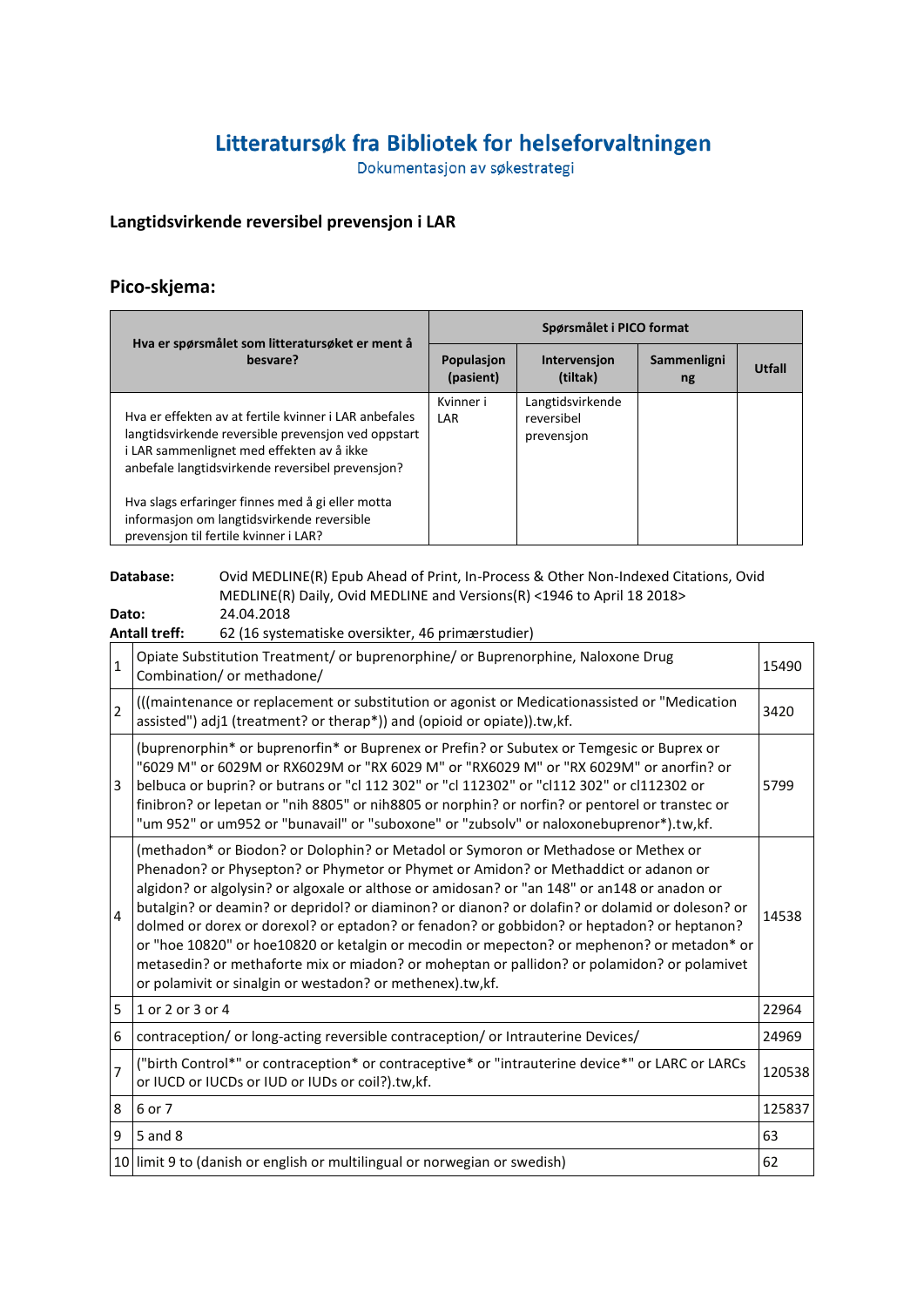| 11 limit 10 to "reviews (best balance of sensitivity and specificity)" |     |
|------------------------------------------------------------------------|-----|
| 12 10 not 11                                                           | -46 |

| Database:            | Embase 1974 to 2018 April 23                       |
|----------------------|----------------------------------------------------|
| Dato:                | 24.04.2018                                         |
| <b>Antall treff:</b> | 115 (37 systematiske oversikter, 78 primærstudier) |

| $\mathbf{1}$   | opiate substitution treatment/ or buprenorphine/ or buprenorphine plus naloxone/ or<br>methadone/ or methadone plus naloxone/ or methadone treatment/                                                                                                                                                                                                                                                                                                                                                                                                                                                                                                                                                                                | 40789  |
|----------------|--------------------------------------------------------------------------------------------------------------------------------------------------------------------------------------------------------------------------------------------------------------------------------------------------------------------------------------------------------------------------------------------------------------------------------------------------------------------------------------------------------------------------------------------------------------------------------------------------------------------------------------------------------------------------------------------------------------------------------------|--------|
| $\overline{2}$ | (((maintenance or replacement or substitution or agonist or Medicationassisted or "Medication<br>assisted") adj1 (treatment? or therap*)) and (opioid or opiate)).tw, kw.                                                                                                                                                                                                                                                                                                                                                                                                                                                                                                                                                            | 4801   |
| 3              | (buprenorphin* or buprenorfin* or Buprenex or Prefin? or Subutex or Temgesic or Buprex or<br>"6029 M" or 6029M or RX6029M or "RX 6029 M" or "RX6029 M" or "RX 6029M" or anorfin? or<br>belbuca or buprin? or butrans or "cl 112 302" or "cl 112302" or "cl112 302" or cl112302 or<br>finibron? or lepetan or "nih 8805" or nih 8805 or norphin? or norfin? or pentorel or transtec or<br>"um 952" or um952 or "bunavail" or "suboxone" or "zubsolv" or naloxonebuprenor*).tw,kw.                                                                                                                                                                                                                                                     | 9203   |
| $\overline{4}$ | (methadon* or Biodon? or Dolophin? or Metadol or Symoron or Methadose or Methex or<br>Phenadon? or Physepton? or Phymetor or Phymet or Amidon? or Methaddict or adanon or<br>algidon? or algolysin? or algoxale or althose or amidosan? or "an 148" or an148 or anadon or<br>butalgin? or deamin? or depridol? or diaminon? or dianon? or dolafin? or dolamid or doleson? or<br>dolmed or dorex or dorexol? or eptadon? or fenadon? or gobbidon? or heptadon? or heptanon?<br>or "hoe 10820" or hoe10820 or ketalgin or mecodin or mepecton? or mephenon? or metadon* or<br>metasedin? or methaforte mix or miadon? or moheptan or pallidon? or polamidon? or polamivet<br>or polamivit or sinalgin or westadon? or methenex).tw,kw. | 19675  |
| 5              | 1 or 2 or 3 or 4                                                                                                                                                                                                                                                                                                                                                                                                                                                                                                                                                                                                                                                                                                                     | 45529  |
| 6              | contraception/ or exp intrauterine contraceptive device/                                                                                                                                                                                                                                                                                                                                                                                                                                                                                                                                                                                                                                                                             | 57236  |
| $\overline{7}$ | ("birth Control*" or contraception* or contraceptive* or "intrauterine device*" or LARC or LARCs<br>or IUCD or IUCDs or IUD or IUDs or coil?).tw,kw.                                                                                                                                                                                                                                                                                                                                                                                                                                                                                                                                                                                 | 144688 |
| 8              | 6 or 7                                                                                                                                                                                                                                                                                                                                                                                                                                                                                                                                                                                                                                                                                                                               | 165555 |
| 9              | 5 and 8                                                                                                                                                                                                                                                                                                                                                                                                                                                                                                                                                                                                                                                                                                                              | 132    |
|                | 10 limit 9 to ((conference abstracts or embase) and (danish or english or norwegian or swedish))                                                                                                                                                                                                                                                                                                                                                                                                                                                                                                                                                                                                                                     | 115    |
|                | 11 limit 10 to "reviews (best balance of sensitivity and specificity)"                                                                                                                                                                                                                                                                                                                                                                                                                                                                                                                                                                                                                                                               | 37     |
|                | 12 10 not 11                                                                                                                                                                                                                                                                                                                                                                                                                                                                                                                                                                                                                                                                                                                         | 78     |

| Database:            | PsycINFO <1806 to April Week 2 2018>             |
|----------------------|--------------------------------------------------|
| Dato:                | 24.04.2018                                       |
| <b>Antall treff:</b> | 12 (10 systematiske oversikter, 2 primærstudier) |

|   | Methadone Maintenance/ or Methadone/ or maintenance therapy/ or buprenorphine/                                                                                                                                                                                                                                                                                                                                                                                               | 6859 |
|---|------------------------------------------------------------------------------------------------------------------------------------------------------------------------------------------------------------------------------------------------------------------------------------------------------------------------------------------------------------------------------------------------------------------------------------------------------------------------------|------|
|   | (((maintenance or replacement or substitution or agonist or Medicationassisted or "Medication<br> assisted") adj1 (treatment? or therap*)) and (opioid or opiate)).tw.                                                                                                                                                                                                                                                                                                       | 2324 |
| 3 | (buprenorphin* or buprenorfin* or Buprenex or Prefin? or Subutex or Temgesic or Buprex or "6029<br>M" or 6029M or RX6029M or "RX 6029 M" or "RX6029 M" or "RX 6029M" or anorfin? or belbuca or<br>buprin? or butrans or "cl 112 302" or "cl 112302" or "cl112 302" or cl112302 or finibron? or<br>lepetan or "nih 8805" or nih8805 or norphin? or norfin? or pentorel or transtec or "um 952" or<br>um952 or "bunavail" or "suboxone" or "zubsolv" or naloxonebuprenor*).tw. | 2434 |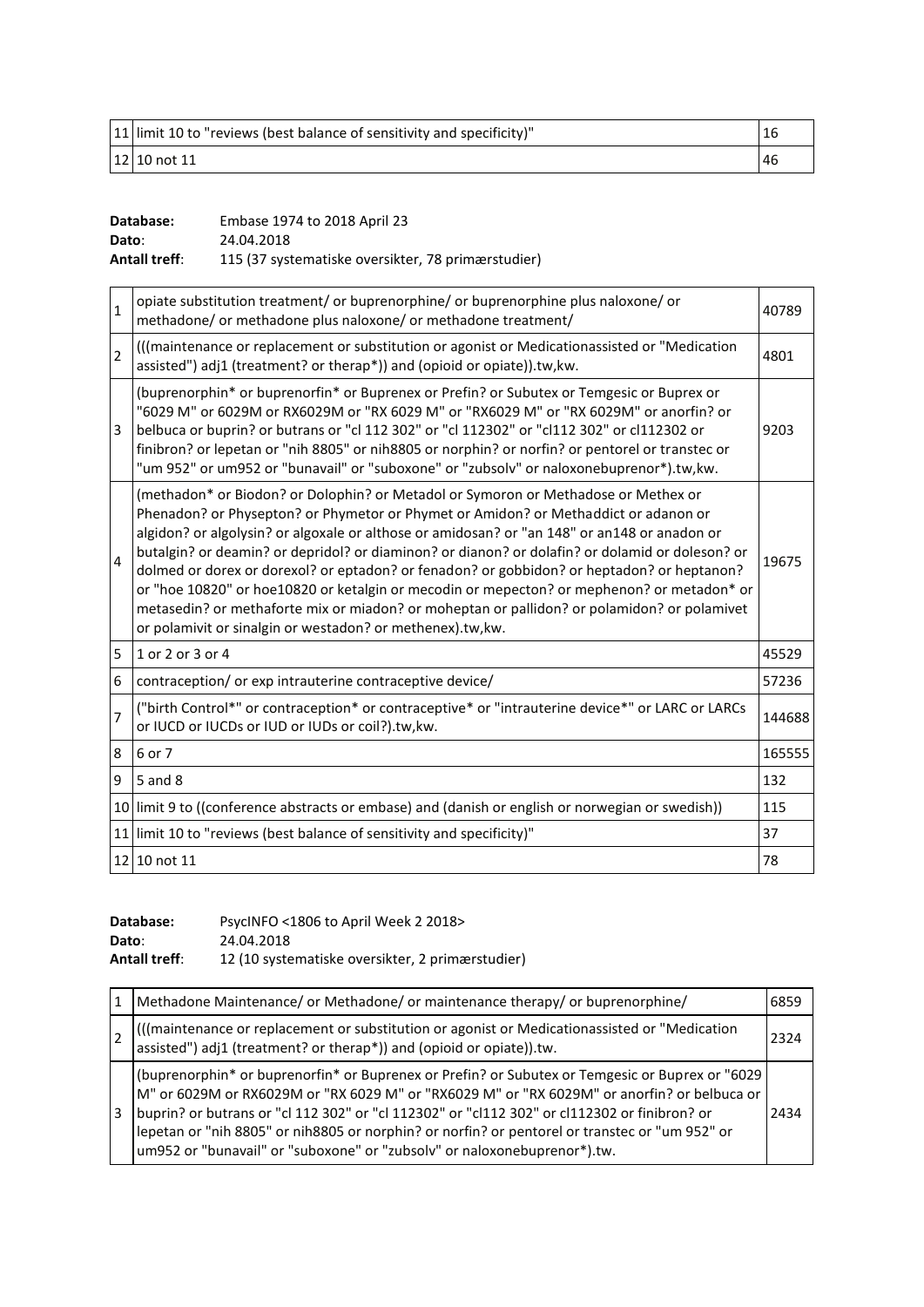| $\overline{4}$ | (methadon* or Biodon? or Dolophin? or Metadol or Symoron or Methadose or Methex or<br>Phenadon? or Physepton? or Phymetor or Phymet or Amidon? or Methaddict or adanon or<br>algidon? or algolysin? or algoxale or althose or amidosan? or "an 148" or an148 or anadon or<br>butalgin? or deamin? or depridol? or diaminon? or dianon? or dolafin? or dolamid or doleson? or<br>dolmed or dorex or dorexol? or eptadon? or fenadon? or gobbidon? or heptadon? or heptanon? or<br>"hoe 10820" or hoe10820 or ketalgin or mecodin or mepecton? or mephenon? or metadon* or<br>metasedin? or methaforte mix or miadon? or moheptan or pallidon? or polamidon? or polamivet<br>or polamivit or sinalgin or westadon? or methenex).tw. | 7177  |
|----------------|-----------------------------------------------------------------------------------------------------------------------------------------------------------------------------------------------------------------------------------------------------------------------------------------------------------------------------------------------------------------------------------------------------------------------------------------------------------------------------------------------------------------------------------------------------------------------------------------------------------------------------------------------------------------------------------------------------------------------------------|-------|
| 5              | 1 or 2 or 3 or 4                                                                                                                                                                                                                                                                                                                                                                                                                                                                                                                                                                                                                                                                                                                  | 10036 |
| 6              | birth control/ or intrauterine devices/                                                                                                                                                                                                                                                                                                                                                                                                                                                                                                                                                                                                                                                                                           | 3326  |
| $\overline{7}$ | ("birth Control*" or contraception* or contraceptive* or "intrauterine device*" or LARC or LARCs<br>or IUCD or IUCDs or IUD or IUDs or coil?).tw.                                                                                                                                                                                                                                                                                                                                                                                                                                                                                                                                                                                 | 10201 |
| 8              | 6 or 7                                                                                                                                                                                                                                                                                                                                                                                                                                                                                                                                                                                                                                                                                                                            | 10492 |
| 9              | 5 and 8                                                                                                                                                                                                                                                                                                                                                                                                                                                                                                                                                                                                                                                                                                                           | 12    |
|                | 10 limit 9 to (danish or english or norwegian or swedish)                                                                                                                                                                                                                                                                                                                                                                                                                                                                                                                                                                                                                                                                         | 12    |
|                | 11 limit 10 to "reviews (best balance of sensitivity and specificity)"                                                                                                                                                                                                                                                                                                                                                                                                                                                                                                                                                                                                                                                            | 10    |
|                | 12 10 not 11                                                                                                                                                                                                                                                                                                                                                                                                                                                                                                                                                                                                                                                                                                                      | 2     |

| Database:            | Cinahl                                           |
|----------------------|--------------------------------------------------|
| Dato:                | 24.04.2018                                       |
| <b>Antall treff:</b> | 21 (5 systematiske oversikter, 16 primærstudier) |

| <b>S12</b>      | <b>S10 NOT S11</b>                                                                                                                                                                                                                                                                                                                                                                                                                                                                                                                                                                                                                                                                                                                                                                                                              | 16     |
|-----------------|---------------------------------------------------------------------------------------------------------------------------------------------------------------------------------------------------------------------------------------------------------------------------------------------------------------------------------------------------------------------------------------------------------------------------------------------------------------------------------------------------------------------------------------------------------------------------------------------------------------------------------------------------------------------------------------------------------------------------------------------------------------------------------------------------------------------------------|--------|
| S11             | S5 AND S8 Limiters - Clinical Queries: Review - Best Balance; Language: Danish,<br>English, Norwegian, Swedish                                                                                                                                                                                                                                                                                                                                                                                                                                                                                                                                                                                                                                                                                                                  | 5      |
| S <sub>10</sub> | S5 AND S8 Limiters - Language: Danish, English, Norwegian, Swedish                                                                                                                                                                                                                                                                                                                                                                                                                                                                                                                                                                                                                                                                                                                                                              | 21     |
| S9              | S5 AND S8                                                                                                                                                                                                                                                                                                                                                                                                                                                                                                                                                                                                                                                                                                                                                                                                                       | 21     |
| S <sub>8</sub>  | <b>S6 OR S7</b>                                                                                                                                                                                                                                                                                                                                                                                                                                                                                                                                                                                                                                                                                                                                                                                                                 | 14,489 |
| S7              | TI ("birth Control*" or contraception* or contraceptive* or "intrauterine device*" or<br>LARC or LARCs or IUCD or IUCDs or IUD or IUDs or coil#) OR AB ("birth Control*" or<br>contraception* or contraceptive* or "intrauterine device*" or LARC or LARCs or IUCD<br>or IUCDs or IUD or IUDs or coil#)                                                                                                                                                                                                                                                                                                                                                                                                                                                                                                                         | 12,148 |
| S6              | (MH "Contraception") OR (MH "Intrauterine Devices")                                                                                                                                                                                                                                                                                                                                                                                                                                                                                                                                                                                                                                                                                                                                                                             | 6,703  |
| S <sub>5</sub>  | S1 OR S2 OR S3 OR S4                                                                                                                                                                                                                                                                                                                                                                                                                                                                                                                                                                                                                                                                                                                                                                                                            | 7,580  |
| S <sub>4</sub>  | TI (methadon* or Biodon# or Dolophin# or Metadol or Symoron or Methadose or<br>Methex or Phenadon# or Physepton# or Phymetor or Phymet or Amidon# or<br>Methaddict or adanon or algidon# or algolysin# or algoxale or althose or amidosan#<br>or "an 148" or an148 or anadon or butalgin# or deamin# or depridol# or diaminon# or<br>dianon# or dolafin# or dolamid or doleson# or dolmed or dorex or dorexol# or<br>eptadon# or fenadon# or gobbidon# or heptadon# or heptanon# or "hoe 10820" or<br>hoe10820 or ketalgin or mecodin or mepecton# or mephenon# or metadon* or<br>metasedin# or methaforte mix or miadon# or moheptan or pallidon# or polamidon#<br>or polamivet or polamivit or sinalgin or westadon# or methenex) OR AB (methadon*<br>or Biodon# or Dolophin# or Metadol or Symoron or Methadose or Methex or | 5,060  |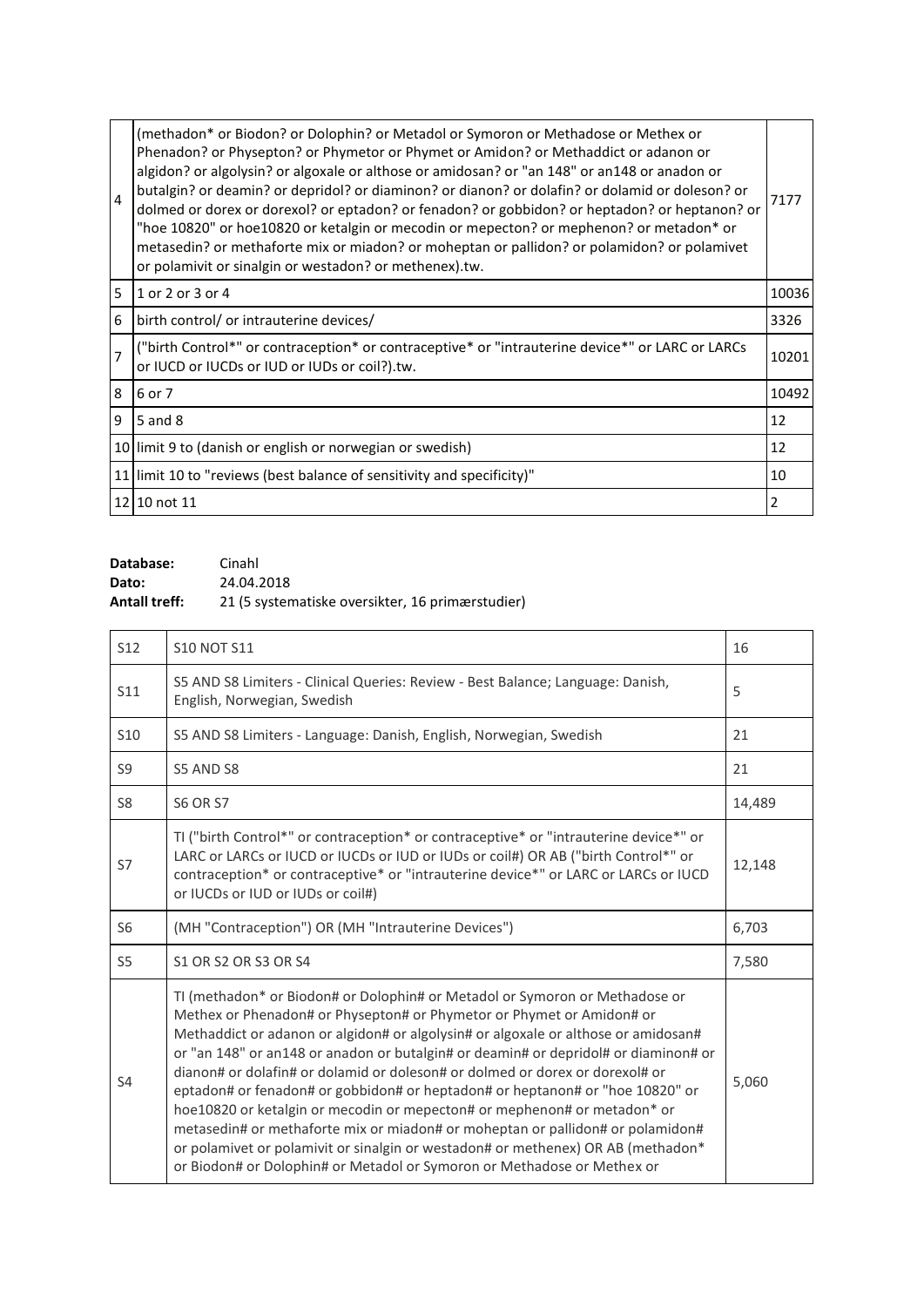|                | Phenadon# or Physepton# or Phymetor or Phymet or Amidon# or Methaddict or<br>adanon or algidon# or algolysin# or algoxale or althose or amidosan# or "an 148" or<br>an148 or anadon or butalgin# or deamin# or depridol# or diaminon# or dianon# or<br>dolafin# or dolamid or doleson# or dolmed or dorex or dorexol# or eptadon# or<br>fenadon# or gobbidon# or heptadon# or heptanon# or "hoe 10820" or hoe10820 or<br>ketalgin or mecodin or mepecton# or mephenon# or metadon* or metasedin# or<br>methaforte mix or miadon# or moheptan or pallidon# or polamidon# or polamivet or<br>polamivit or sinalgin or westadon# or methenex)                                                                                                                                                                                                                                                                                                                          |       |
|----------------|---------------------------------------------------------------------------------------------------------------------------------------------------------------------------------------------------------------------------------------------------------------------------------------------------------------------------------------------------------------------------------------------------------------------------------------------------------------------------------------------------------------------------------------------------------------------------------------------------------------------------------------------------------------------------------------------------------------------------------------------------------------------------------------------------------------------------------------------------------------------------------------------------------------------------------------------------------------------|-------|
| S <sub>3</sub> | TI (buprenorphin* or buprenorfin* or Buprenex or Prefin# or Subutex or Temgesic or<br>Buprex or "6029 M" or 6029M or RX6029M or "RX 6029 M" OR "RX6029 M" OR "RX<br>6029M" or anorfin# or belbuca or buprin# or butrans or "cl 112 302" or "cl 112302" or<br>"cl112 302" or cl112302 or finibron# or lepetan or "nih 8805" or nih8805 or norphin#<br>or norfin# or pentorel or transtec or "um 952" or um952 or "bunavail" or "suboxone"<br>or "zubsolv" or naloxonebuprenor*) OR AB (buprenorphin* or buprenorfin* or<br>Buprenex or Prefin# or Subutex or Temgesic or Buprex or "6029 M" or 6029M or<br>RX6029M or "RX 6029 M" OR "RX6029 M" OR "RX 6029M" or anorfin# or belbuca or<br>buprin# or butrans or "cl 112 302" or "cl 112302" or "cl112 302" or cl112302 or<br>finibron# or lepetan or "nih 8805" or nih8805 or norphin# or norfin# or pentorel or<br>transtec or "um 952" or um952 or "bunavail" or "suboxone" or "zubsoly" or<br>naloxonebuprenor*) | 1,565 |
| S <sub>2</sub> | TI (((maintenance or replacement or substitution or agonist or Medicationassisted or<br>"Medication assisted") N0 (treatment# or therap*)) and (opioid or opiate)) OR AB<br>(((maintenance or replacement or substitution or agonist or Medicationassisted or<br>"Medication assisted") N0 (treatment# or therap*)) and (opioid or opiate))                                                                                                                                                                                                                                                                                                                                                                                                                                                                                                                                                                                                                         | 1,070 |
| S <sub>1</sub> | (MH "Methadone") OR (MH "Buprenorphine")                                                                                                                                                                                                                                                                                                                                                                                                                                                                                                                                                                                                                                                                                                                                                                                                                                                                                                                            | 3,973 |

| Database:           | Web of Science                                    |
|---------------------|---------------------------------------------------|
| Dato:               | 24.04.2018                                        |
| <b>Antall treff</b> | 51 (11 systematiske oversikter, 40 primærstudier) |

| #9  | 40 | (#5 AND #4) AND LANGUAGE: (English OR Danish OR Multiple Languages OR Norwegian OR<br>Swedish)<br>Refined by: [excluding] DOCUMENT TYPES: (REVIEW)<br>Indexes=SCI-EXPANDED, SSCI, A&HCI, ESCI Timespan=All years                                   |
|-----|----|----------------------------------------------------------------------------------------------------------------------------------------------------------------------------------------------------------------------------------------------------|
| # 8 | 11 | (#5 AND #4) AND LANGUAGE: (English OR Danish OR Multiple Languages OR Norwegian OR<br>Swedish)<br><b>Refined by: DOCUMENT TYPES: (REVIEW)</b><br>Indexes=SCI-EXPANDED, SSCI, A&HCI, ESCI Timespan=All years                                        |
| #7  | 51 | (#5 AND #4) AND LANGUAGE: (English OR Danish OR Multiple Languages OR Norwegian OR<br>Swedish)<br>Indexes=SCI-EXPANDED, SSCI, A&HCI, ESCI Timespan=All years                                                                                       |
| # 6 | 54 | #5 AND #4<br>Indexes=SCI-EXPANDED, SSCI, A&HCI, ESCI Timespan=All years                                                                                                                                                                            |
|     |    | #5 140,808 TOPIC: (("birth Control*" or "contraception*" or "contraceptive*" or "intrauterine device*" or<br>"LARC" or "LARCs" or "IUCD" or "IUCDs" or "IUD" or "IUDs" or "coil\$"))<br>Indexes=SCI-EXPANDED, SSCI, A&HCI, ESCI Timespan=All years |
|     |    | # 4 21,105 #3 OR #2 OR #1<br>Indexes=SCI-EXPANDED, SSCI, A&HCI, ESCI Timespan=All years                                                                                                                                                            |
|     |    | #3 15,801 TOPIC: (("methadon*" or "Biodon\$" or "Dolophin\$" or "Metadol" or "Symoron" or "Methadose" or<br>"Methex" or "Phenadon\$" or "Physepton\$" or "Phymetor" or "Phymet" or "Amidon\$" or                                                   |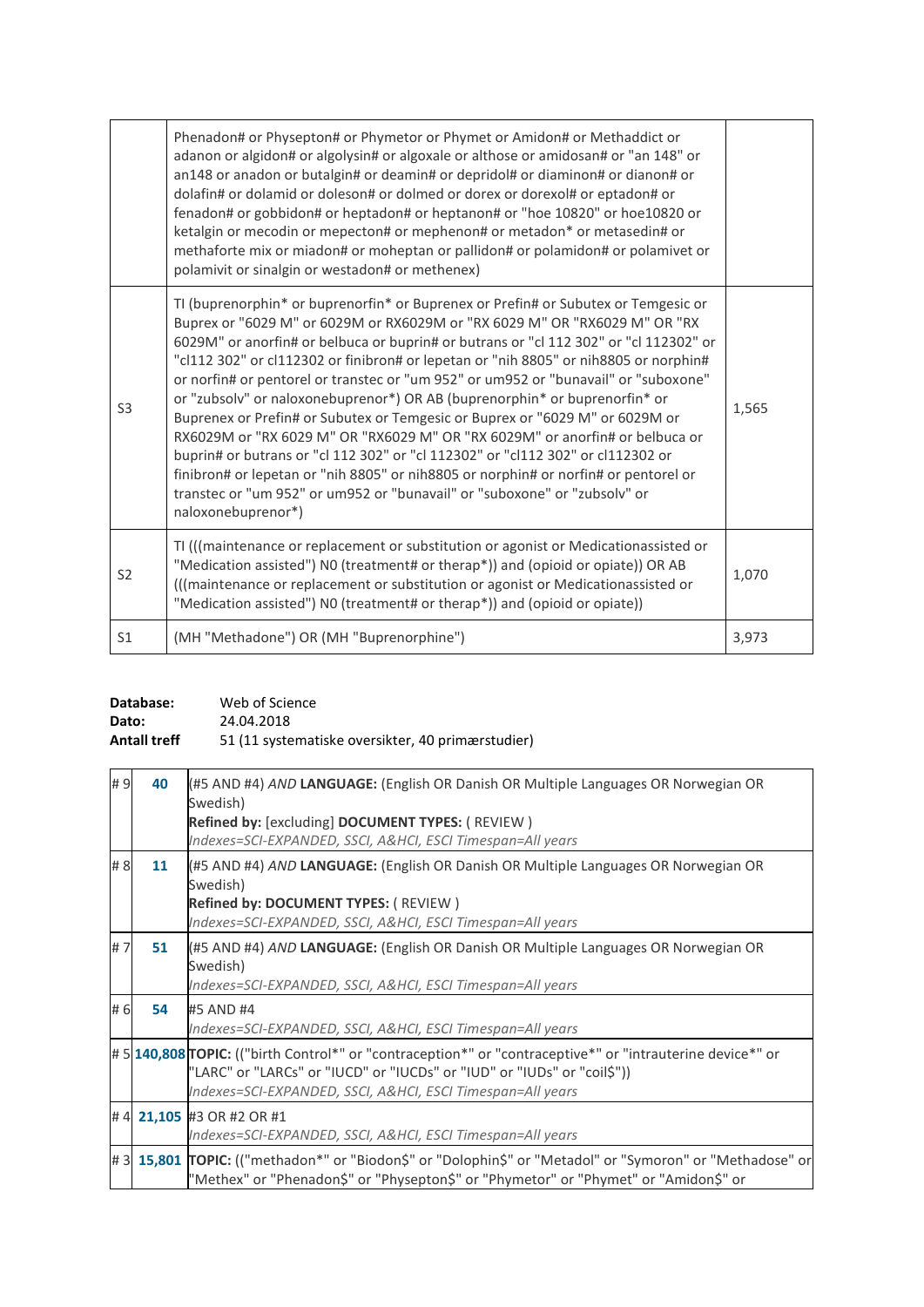|    | "Methaddict" or "adanon" or "algidon\$" or "algolysin\$" or "algoxale" or "althose" or "amidosan\$"<br>or "an 148" or "an148" or "anadon" or "butalgin\$" or "deamin\$" or "depridol\$" or "diaminon\$" or<br>"dianon\$" or "dolafin\$" or "dolamid" or "doleson\$" or "dolmed" or "dorex" or "dorexol\$" or<br>"eptadon\$" or "fenadon\$" or "gobbidon\$" or "heptadon\$" or "heptanon\$" or "hoe 10820" or<br>"hoe10820" or "ketalgin" or "mecodin" or "mepecton\$" or "mephenon\$" or "metadon*" or<br>"metasedin\$" or "methaforte mix" or "miadon\$" or "moheptan" or "pallidon\$" or "polamidon\$" or<br>"polamivet" or "polamivit" or "sinalgin" or "westadon\$" or "methenex"))<br>Indexes=SCI-EXPANDED, SSCI, A&HCI, ESCI Timespan=All years |
|----|-------------------------------------------------------------------------------------------------------------------------------------------------------------------------------------------------------------------------------------------------------------------------------------------------------------------------------------------------------------------------------------------------------------------------------------------------------------------------------------------------------------------------------------------------------------------------------------------------------------------------------------------------------------------------------------------------------------------------------------------------------|
| #2 | 7,054 TOPIC: (("buprenorphin*" or "buprenorfin*" or "Buprenex" or "Prefin\$" or "Subutex" or<br>"Temgesic" or "Buprex" or "6029 M" or "6029M" or "RX6029M" or "RX 6029 M" or "RX6029 M" or<br>"RX 6029M" or "anorfin\$" or "belbuca" or "buprin\$" or "butrans" or "cl 112 302" or "cl 112302" or<br>"cl112 302" or "cl112302" or "finibron\$" or "lepetan" or "nih 8805" or "nih8805" or "norphin\$" or<br>"norfin\$" or "pentorel" or "transtec" or "um 952" or "um952" or "bunavail" or "suboxone" or<br>"zubsolv" or "naloxonebuprenor*"))<br>Indexes=SCI-EXPANDED, SSCI, A&HCI, ESCI Timespan=All years                                                                                                                                          |
| #1 | 4,572 TOPIC: (((("maintenance" or "replacement" or "substitution" or "agonist" or "Medicationassisted"<br>or "Medication assisted") NEAR/0 ("treatment\$" or "therap*")) and ("opioid" or "opiate")))<br>Indexes=SCI-EXPANDED, SSCI, A&HCI, ESCI Timespan=All years                                                                                                                                                                                                                                                                                                                                                                                                                                                                                   |

Cochrane Database of Systematic Reviews : Issue 4 of 2, April 2018, Database of Abstracts of Database: Reviews of Effect : Issue 2 of 4, April 2015, Cochrane Central Register of Controlled Trials : Issue 3 of 12, March 2018, Cochrane methodology register : Issue 3 of 4, July 2012, Health Technology Assessment Database : Issue 4 of 4, October 2016, NHS Economic Evaluation Database : Issue 2 of 4, April 2015

Dato: 24.04.2018

**Antall treff:** 3 (2 systematiske oversikter, 1 primærstudier) (CDSR: 1, DARE: 1, Trials: 1, Method: 0, Tech ass: 0, Eco: 0)

| #1 | [mh ^"Opiate Substitution Treatment"]                                                   | 277  |
|----|-----------------------------------------------------------------------------------------|------|
| #2 | [mh buprenorphine]                                                                      | 811  |
| #3 | [mh ^methadone]                                                                         | 1059 |
| #4 | (((maintenance or replacement or substitution or agonist or Medicationassisted or       | 561  |
|    | "Medication assisted") near/1 (treatment* or therap*)) and (opioid or opiate)):ti,ab    |      |
| #5 | (((maintenance or replacement or substitution or agonist or Medicationassisted or       | 64   |
|    | "Medication assisted") near/1 (treatment* or therap*)) and (opioid or opiate)) in Other |      |
|    | Reviews, Technology Assessments and Economic Evaluations                                |      |
| #6 | (buprenorphin* or buprenorfin* or Buprenex or Prefin* or Subutex or Temgesic or         | 1671 |
|    | Buprex or "6029 M" or 6029M or RX6029M or "RX 6029 M" or "RX6029 M" or "RX              |      |
|    | 6029M" or anorfin* or belbuca or buprin* or butrans or "cl 112 302" or "cl 112302" or   |      |
|    | "cl112 302" or cl112302 or finibron* or lepetan or "nih 8805" or nih8805 or norphin* or |      |
|    | norfin* or pentorel or transtec or "um 952" or um952 or "bunavail" or "suboxone" or     |      |
|    | "zubsolv" or naloxonebuprenor*):ti,ab                                                   |      |
| #7 | (buprenorphin* or buprenorfin* or Buprenex or Prefin* or Subutex or Temgesic or         | 74   |
|    | Buprex or "6029 M" or 6029M or RX6029M or "RX 6029 M" or "RX6029 M" or "RX              |      |
|    | 6029M" or anorfin* or belbuca or buprin* or butrans or "cl 112 302" or "cl 112302" or   |      |
|    | "cl112 302" or cl112302 or finibron* or lepetan or "nih 8805" or nih8805 or norphin* or |      |
|    | norfin* or pentorel or transtec or "um 952" or um952 or "bunavail" or "suboxone" or     |      |
|    | "zubsolv" or naloxonebuprenor*) in Other Reviews, Technology Assessments and            |      |
|    | <b>Economic Evaluations</b>                                                             |      |
| #8 | (methadon* or Biodon* or Dolophin* or Metadol or Symoron or Methadose or Methex         | 2234 |
|    | or Phenadon* or Physepton* or Phymetor or Phymet or Amidon* or Methaddict or            |      |
|    | adanon or algidon* or algolysin* or algoxale or althose or amidosan* or "an 148" or     |      |
|    | an148 or anadon or butalgin* or deamin* or depridol* or diaminon* or dianon* or         |      |
|    | dolafin* or dolamid or doleson* or dolmed or dorex or dorexol* or eptadon* or           |      |
|    | fenadon* or gobbidon* or heptadon* or heptanon* or "hoe 10820" or hoe10820 or           |      |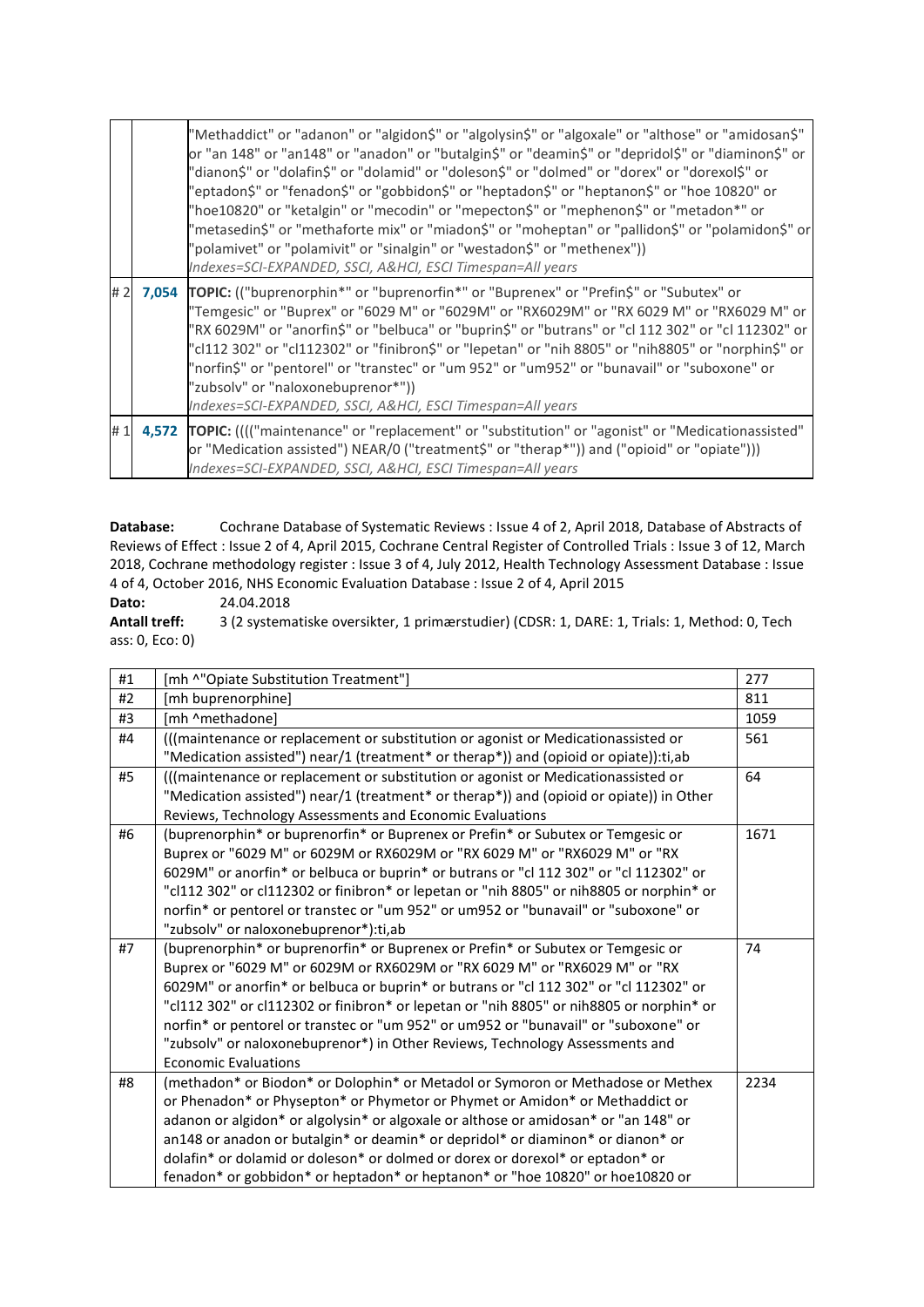|     | ketalgin or mecodin or mepecton* or mephenon* or metadon* or metasedin* or                                                                                      |              |
|-----|-----------------------------------------------------------------------------------------------------------------------------------------------------------------|--------------|
|     | methaforte mix or miadon* or moheptan or pallidon* or polamidon* or polamivet or                                                                                |              |
|     | polamivit or sinalgin or westadon* or methenex):ti,ab                                                                                                           |              |
| #9  | (methadon* or Biodon* or Dolophin* or Metadol or Symoron or Methadose or Methex<br>or Phenadon* or Physepton* or Phymetor or Phymet or Amidon* or Methaddict or | 166          |
|     | adanon or algidon* or algolysin* or algoxale or althose or amidosan* or "an 148" or                                                                             |              |
|     | an148 or anadon or butalgin* or deamin* or depridol* or diaminon* or dianon* or                                                                                 |              |
|     | dolafin* or dolamid or doleson* or dolmed or dorex or dorexol* or eptadon* or                                                                                   |              |
|     | fenadon* or gobbidon* or heptadon* or heptanon* or "hoe 10820" or hoe10820 or                                                                                   |              |
|     | ketalgin or mecodin or mepecton* or mephenon* or metadon* or metasedin* or                                                                                      |              |
|     | methaforte mix or miadon* or moheptan or pallidon* or polamidon* or polamivet or                                                                                |              |
|     | polamivit or sinalgin or westadon* or methenex) in Other Reviews, Technology                                                                                    |              |
|     | Assessments and Economic Evaluations                                                                                                                            |              |
| #10 | #1 or #2 or #3 or #4 or #5 or #6 or #7 or #8 or #9                                                                                                              | 3860         |
| #11 | [mh ^"contraception"]                                                                                                                                           | 309          |
| #12 | [mh ^"long-acting reversible contraception"]                                                                                                                    | $\mathbf{1}$ |
| #13 | [mh ^"Intrauterine Devices"]                                                                                                                                    | 277          |
| #14 | ("birth Control*" or contraception* or contraceptive* or "intrauterine device*" or LARC                                                                         | 6177         |
|     | or LARCs or IUCD or IUCDs or IUD or IUDs or coil or coil?): ti, ab                                                                                              |              |
| #15 | ("birth Control*" or contraception* or contraceptive* or "intrauterine device*" or LARC                                                                         | 484          |
|     | or LARCs or IUCD or IUCDs or IUD or IUDs or coil or coil?) in Other Reviews, Technology                                                                         |              |
|     | Assessments and Economic Evaluations                                                                                                                            |              |
| #16 | #19 or #20 or #21 or #22                                                                                                                                        | 6472         |
| #17 | #10 AND #16                                                                                                                                                     | 3            |

| Database:            | Epistemonikos                                  |
|----------------------|------------------------------------------------|
| Dato:                | 24.04.2018                                     |
| <b>Antall treff:</b> | 3 (1 systematiske oversikter, 2 primærstudier) |

("birth Control" or "birth Controls" or contraception\* or contraceptive\* or "intrauterine device\*" or LARC or LARCs or IUCD or IUCDs or IUD or IUDs or coil or coils) AND ("maintenance treatment" or "replacement treatment" or "substitution treatment" or "maintenance treatments" or "replacement treatments" or "substitution treatments" or "maintenance therapy" or "replacement therapy" or "substitution therapy" or "maintenance therapies" or "replacement therapies" or "substitution therapies") AND (opioid or opiate) = 0 treff

("birth Control" or "birth Controls" or contraception\* or contraceptive\* or "intrauterine device\*" or LARC or LARCs or IUCD or IUCDs or IUD or IUDs or coil or coils) AND (buprenorphin\* or buprenorfin\* or Buprenex or Prefin\* or Subutex or Temgesic or Buprex or "6029 M" or 6029M or RX6029M or "RX 6029 M" or "RX6029 M" or "RX 6029M" or anorfin\* or belbuca or buprin\* or butrans or "cl 112 302" or "cl 112302" or "cl112 302" or cl112302 or finibron\* or lepetan or "nih 8805" or nih8805 or norphin\* or norfin\* or pentorel or transtec or "um 952" or um952 or "bunavail" or "suboxone" or "zubsolv" or naloxonebuprenor\*) = 0 treff

("birth Control" or "birth Controls" or contraception\* or contraceptive\* or "intrauterine device\*" or LARC or LARCs or IUCD or IUCDs or IUD or IUDs or coil or coils) AND (methadon\* or Biodon\* or Dolophin\* or Metadol or Symoron or Methadose or Methex or Phenadon\* or Physepton\* or Phymetor or Phymet or Amidon\* or Methaddict or adanon or algidon\* or algolysin\* or algoxale or althose or amidosan\* or "an 148" or an148 or anadon or butalgin\* or deamin\* or depridol\* or diaminon\* or dianon\* or dolafin\* or dolamid or doleson\* or dolmed or dorex or dorexol\* or eptadon\* or fenadon\* or gobbidon\* or heptadon\* or heptanon\* or "hoe 10820" or hoe10820 or ketalgin or mecodin or mepecton\* or mephenon\* or metadon\* or metasedin\* or methaforte mix or miadon\* or moheptan or pallidon\* or polamidon\* or polamivet or polamivit or sinalgin or westadon\* or methenex) = 3 treff

**Database:** Sociological Abstracts (1952 - current), Sociological Abstracts (1952 - current) **Dato:** 24.04.2018